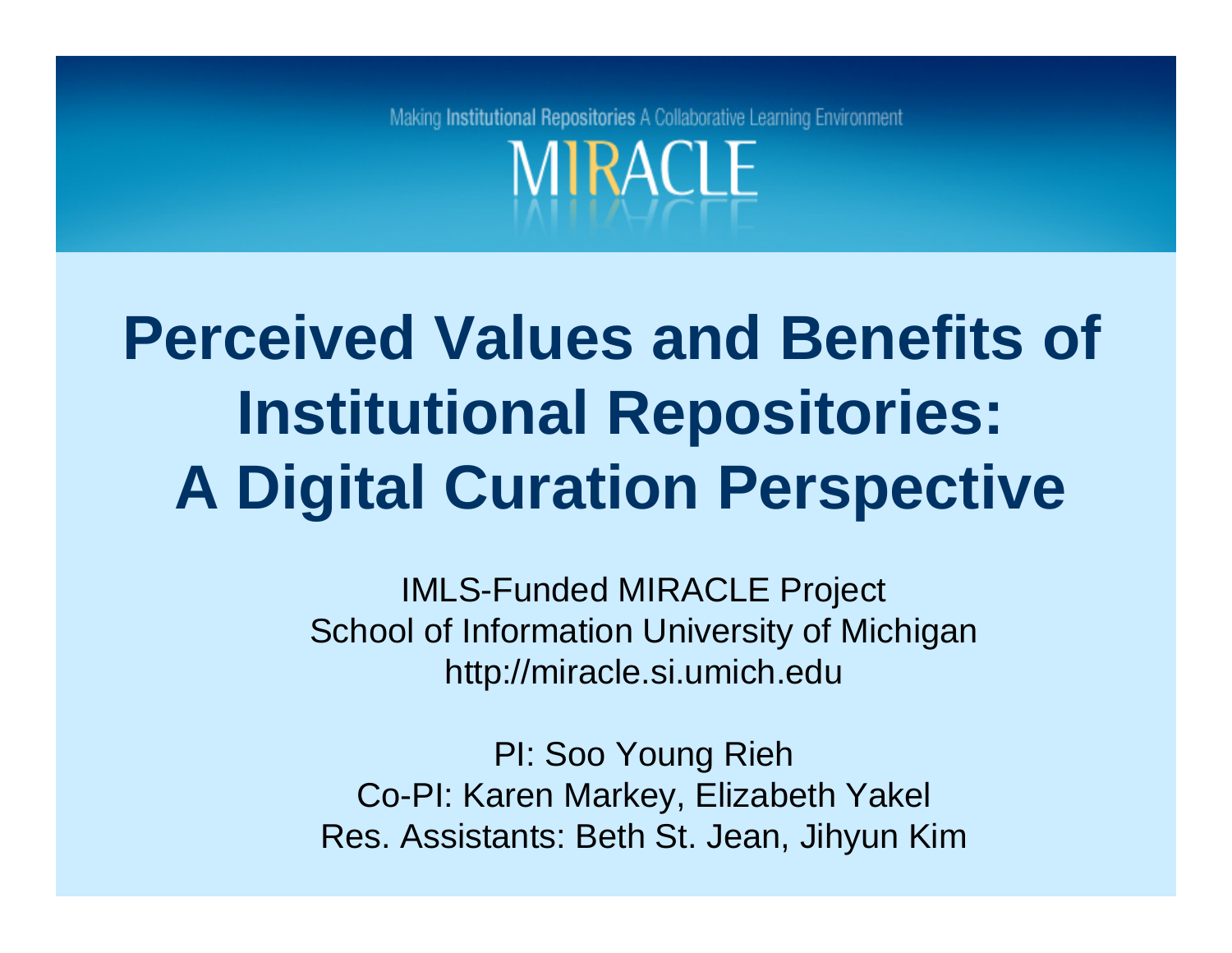# **MIRACLE Project Goal**

- Institutional Repositories
	- – IRs are increasingly deployed in academic institutions to manage a variety of digital content including educational, research, and archival materials
- Goal
	- – To identify models and best practices in the administration, technical infrastructure, and access to repository collections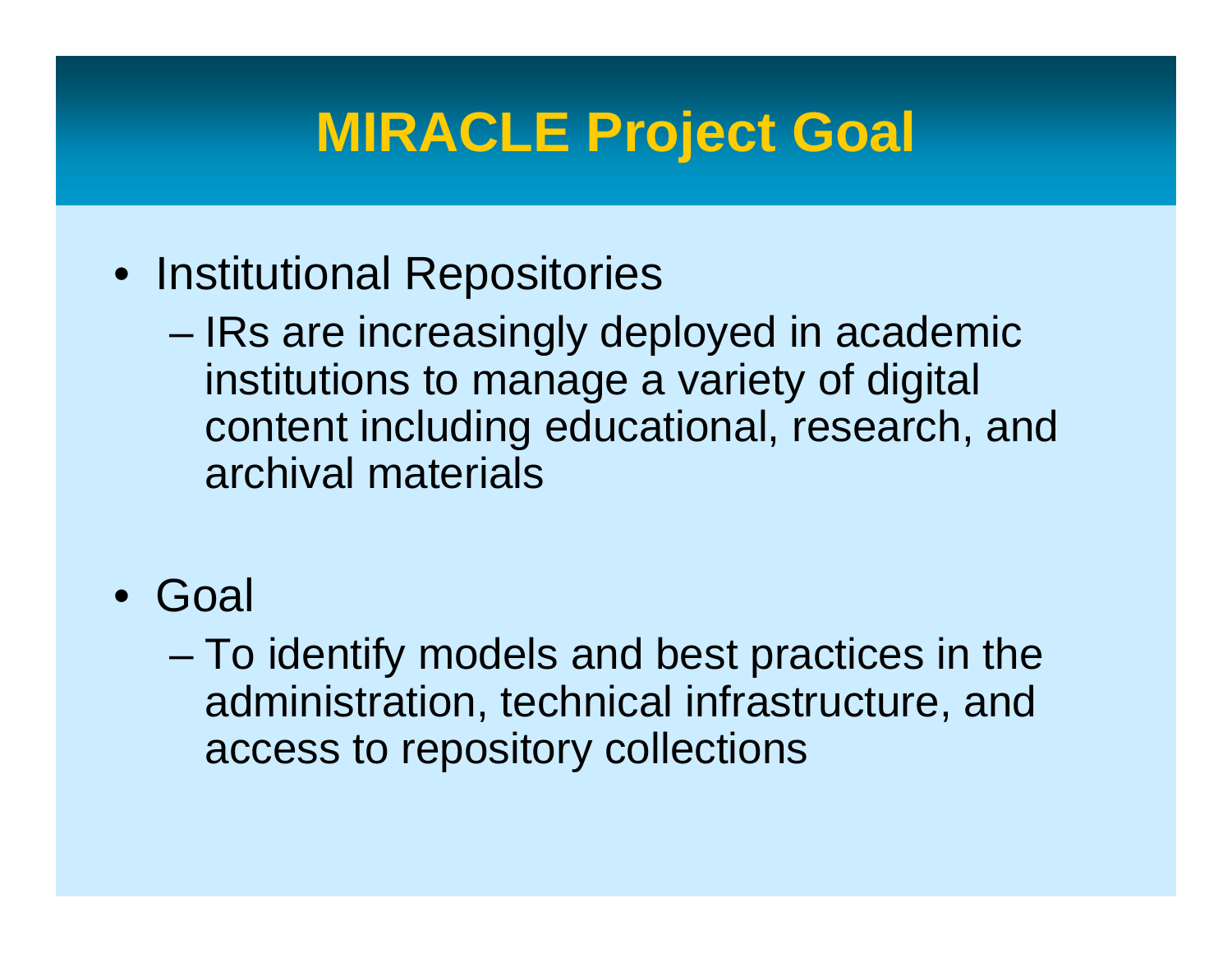# **Major Project Activities**

- Completed Activities :
	- Nationwide Census of IRs
	- **Harry Committee** Telephone interviews with IR staff
- Future Plans
	- Case studies of 5 IRs
	- –Survey of IR users
	- –Experimental study of IR searchers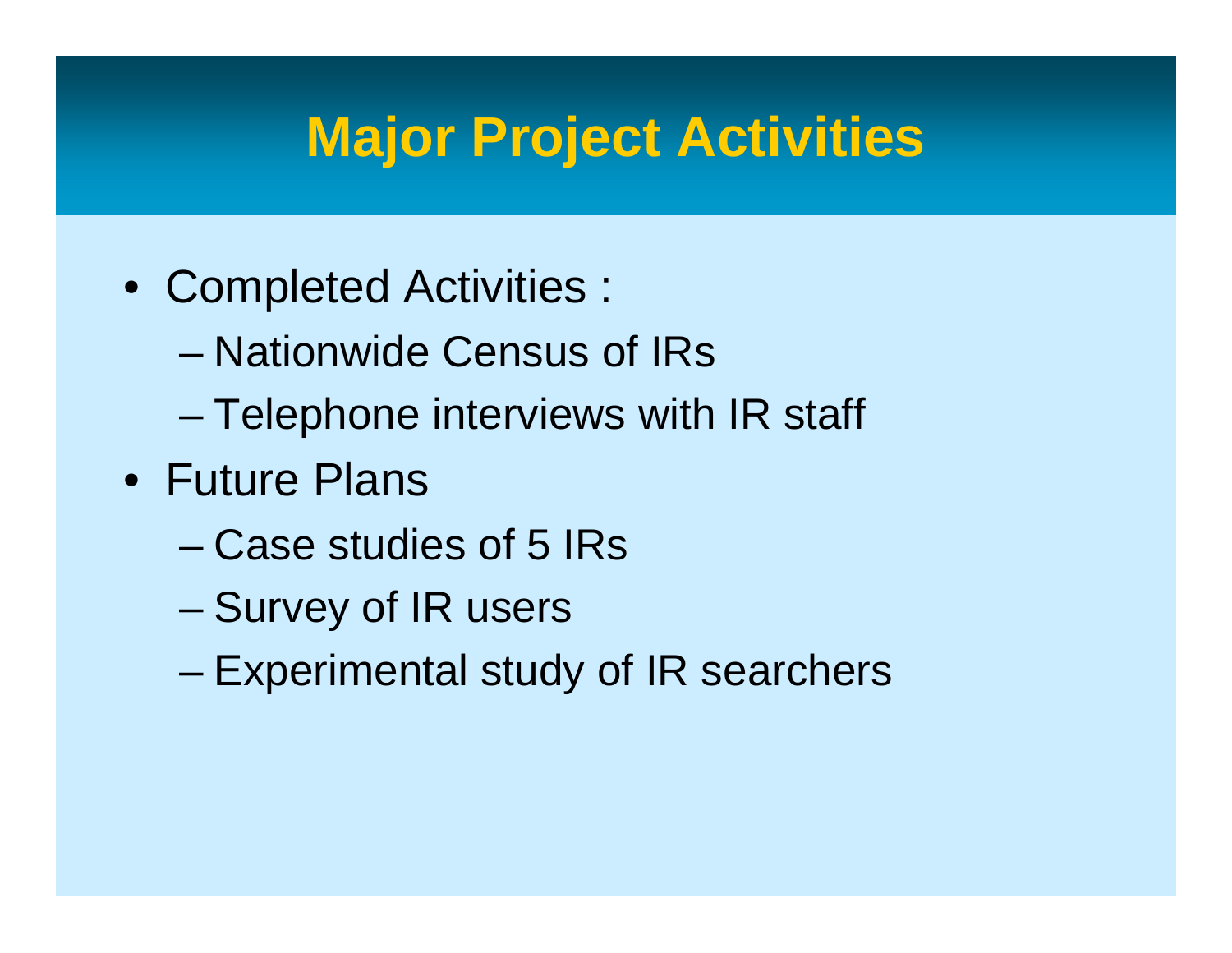## **Values and Benefits of IRs**

- IR values and benefits and digital curation
	- **Harry Committee** Spans the information life-cycle
	- **Harry Committee**  Conceptualizing the benefits of IRs effects all other digital curation decisions
	- – Identification of explicit benefits and values would assist IR administrators and staff in justifying the establishment of an IR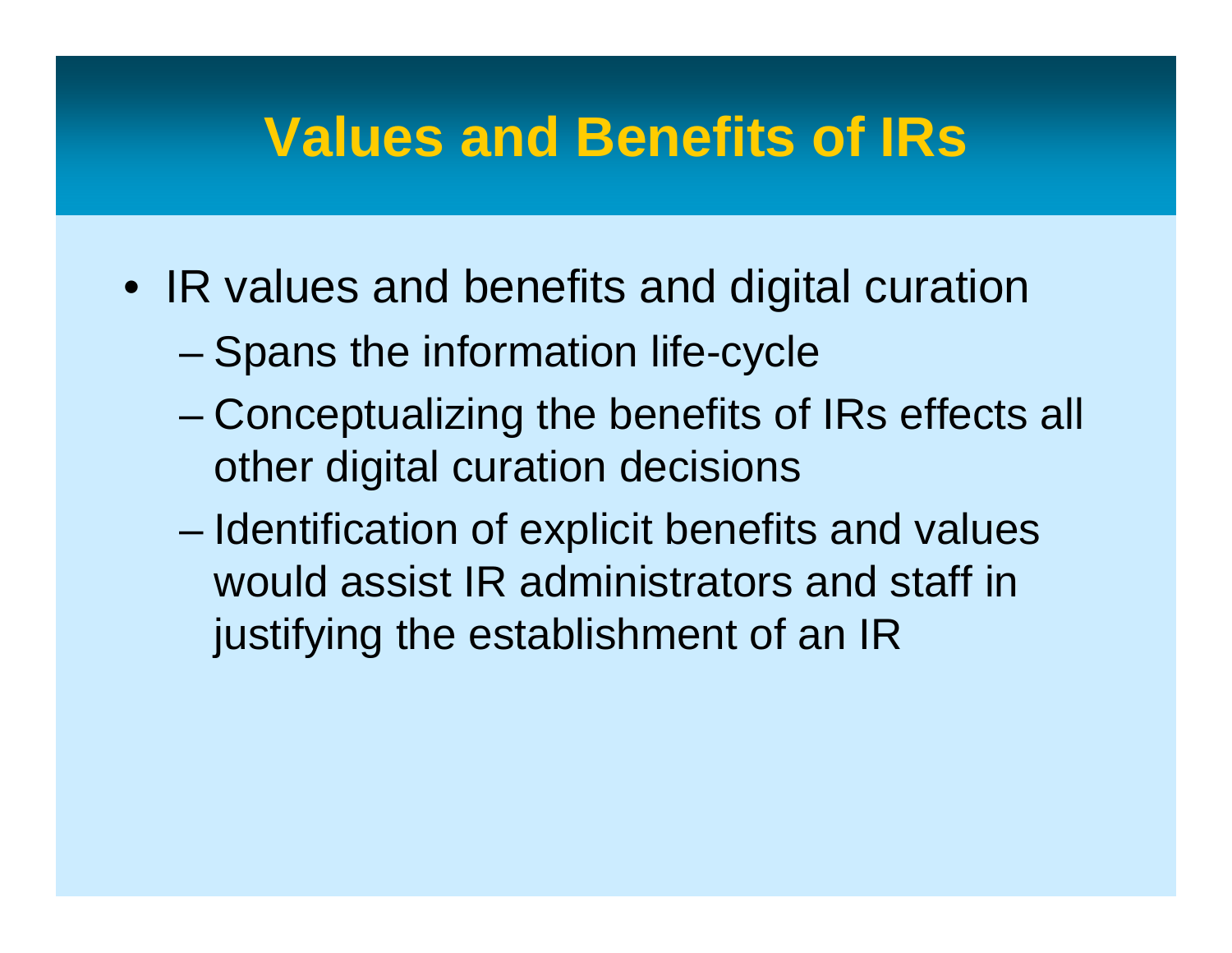#### **Research Questions**

- Do IR administrators and staff agree on a set of values and benefits of IRs?
- To what extent do IR administrators and staff understand the role of digital curation in the process of IR establishment?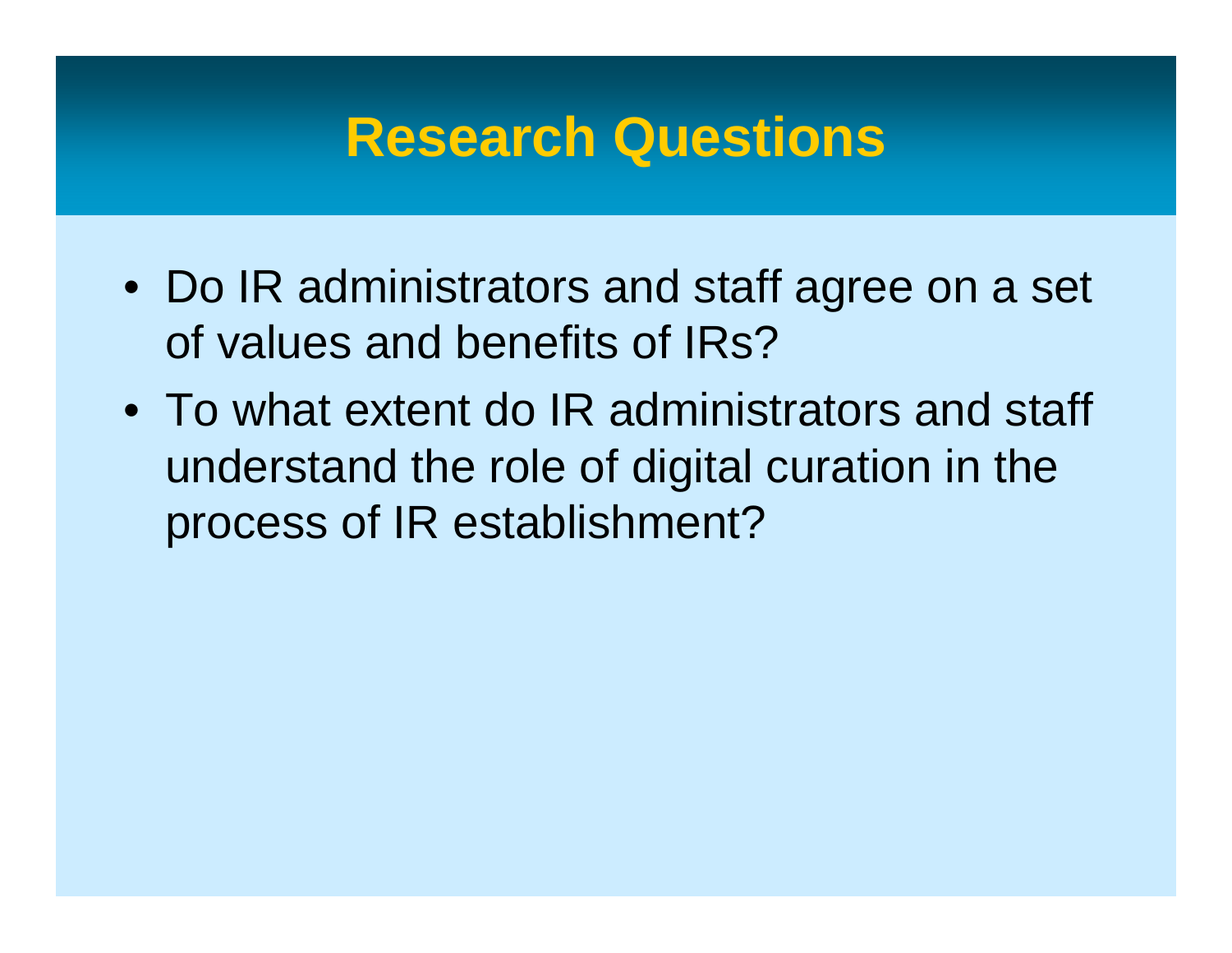# **IR Values and Benefits from Census**

- National Census of IRs: Web-based Survey
	- **Harry Committee**  2,147 Email invitations to academic library directors or senior administrators
	- – 446 responses (Response rate 20.8%)
		- Library directors (73.7%), library staff (10.2%), assistant-associate library directors (7.9%), archivists (2.3%), and chief information officers (CIOs) (2.0%).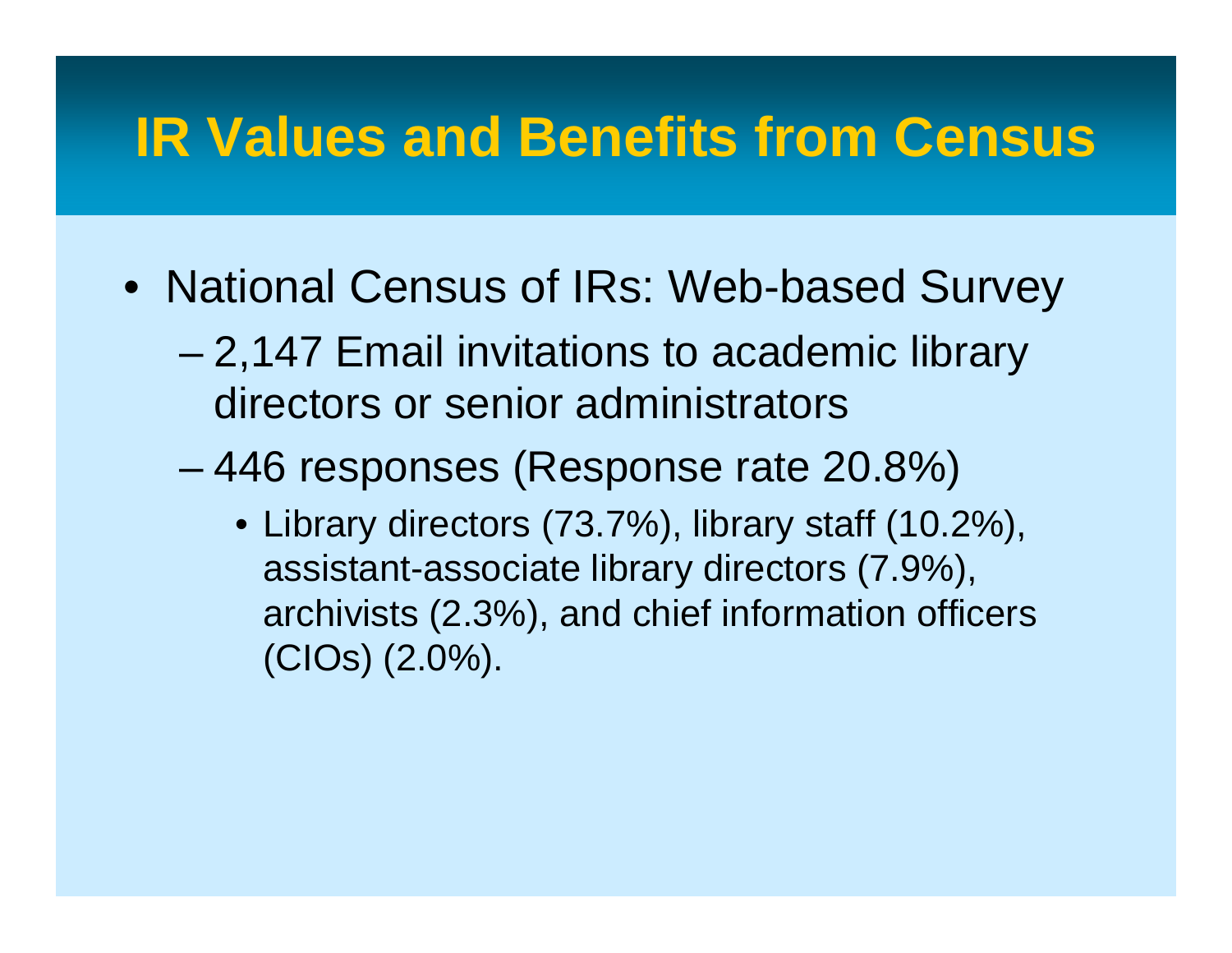#### **Extent of IR Implementation**



Implementation (IMP): 48 Planning and Pilot Testing (PPT): 70 Planning Only (PO): 92 No Planning (NP): 236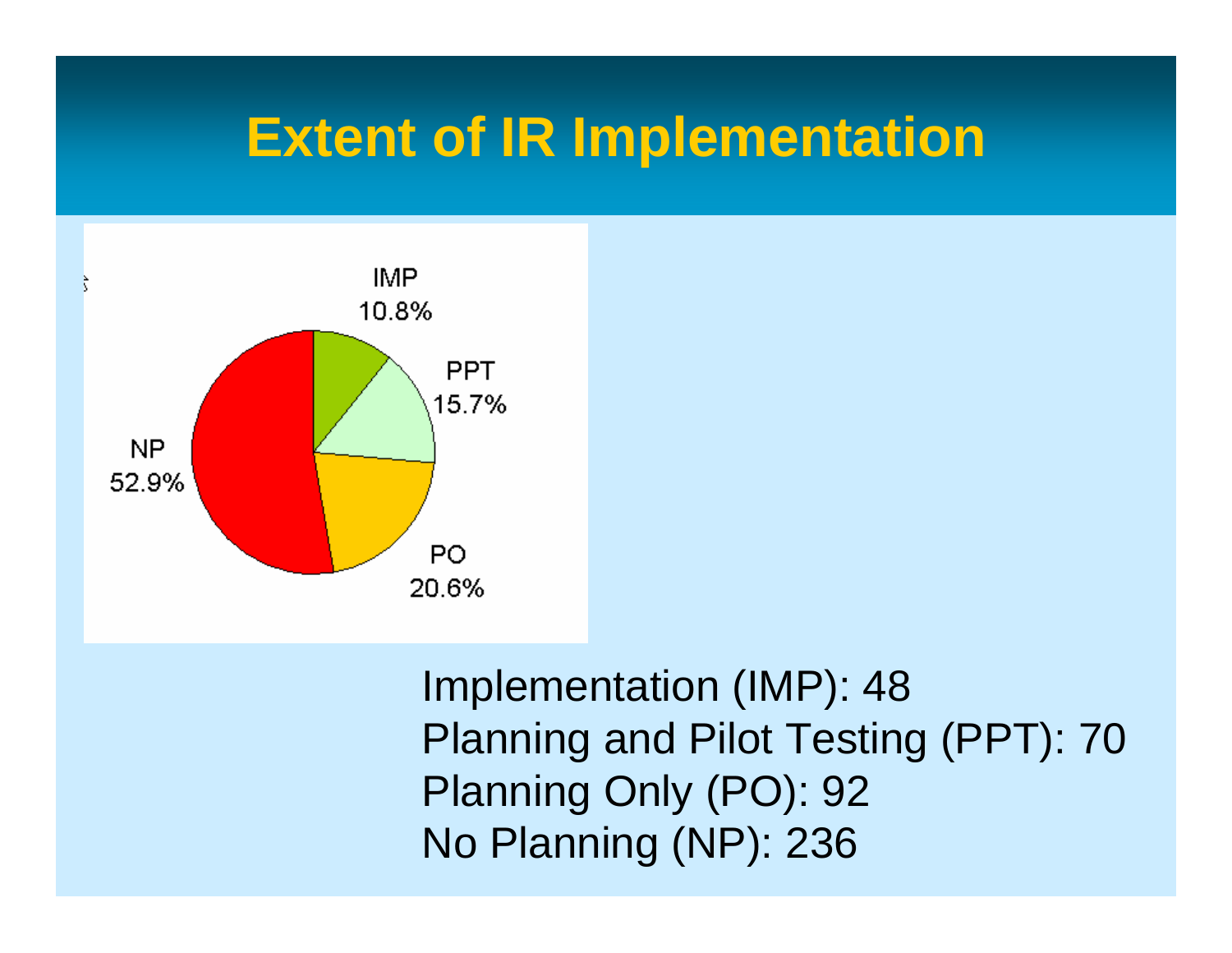### **Research Universities and IRs**

- 83 research universities responded:
	- **Harry Committee** 30 Implemented (36%)
	- **Harry Committee** 26 Planning and Pilot Testing (31%)
	- –14 Planning Only (16%)
	- **Harry Committee** 13 No Planning (15%)
- 48 IMP institutions (CCHE classes)
	- –30 Research universities (63%)
	- **Harry Committee** 1 Doctoral university (2%)
	- **Harry Committee** 9 Master's (19%)
	- –5 Baccalaureate (10%)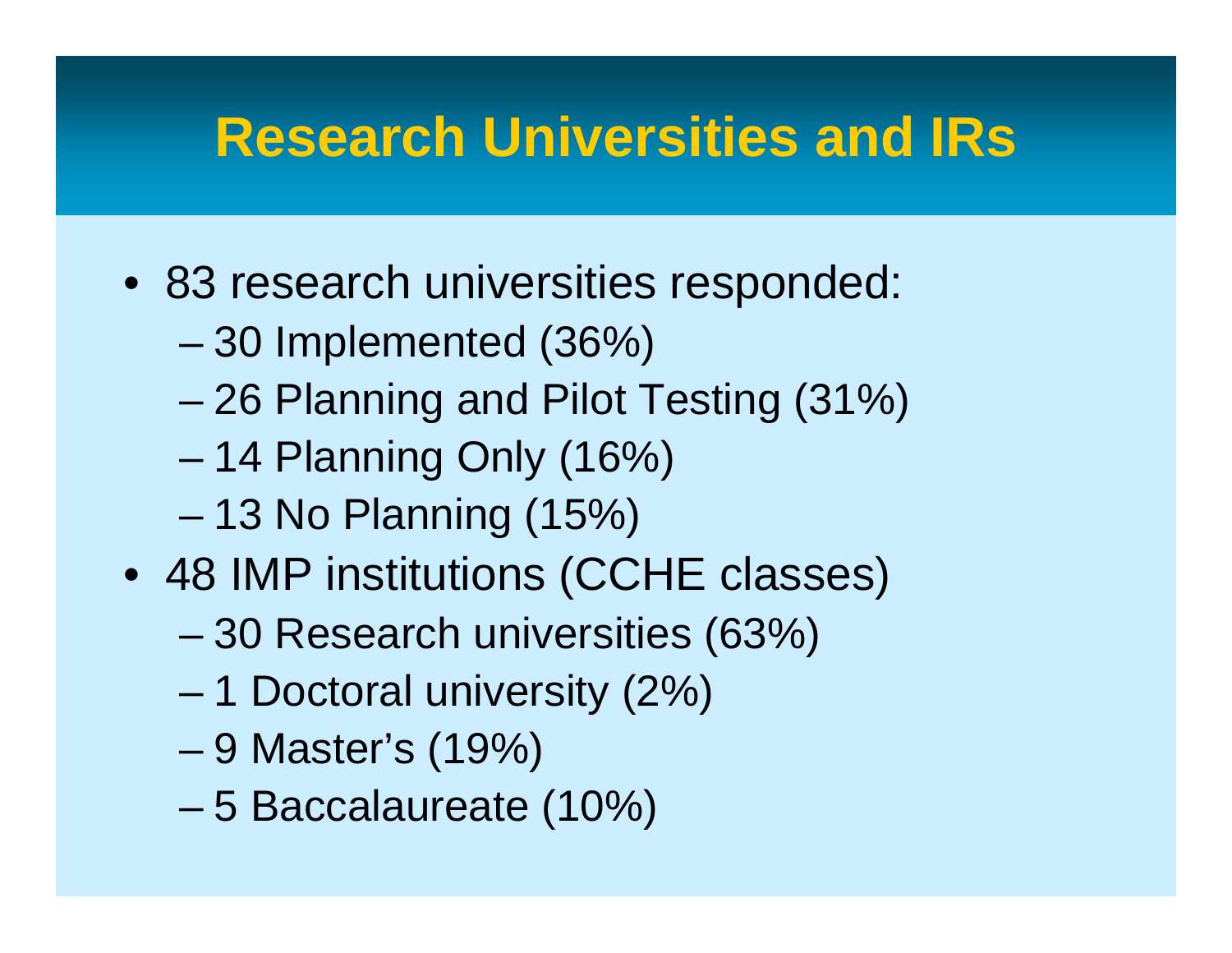# **Top-ranked IR Benefits**

| Top-ranked benefits (1 to 7)                                                                                                                    | NP                | PO.               | ppt | <b>IMP</b> |
|-------------------------------------------------------------------------------------------------------------------------------------------------|-------------------|-------------------|-----|------------|
| Capturing the intellectual capital of your institution                                                                                          | 2                 | 2                 | 2   |            |
| Better service to contributors                                                                                                                  | (8)               | 6                 | 3   | 2          |
| Exposing your institution's intellectual output to researchers around the<br>world who would not have access to it through traditional channels | $\left( 9\right)$ | $\left( 9\right)$ | 7)  | 3          |
| An increase in your library's role as a viable partner in the research<br>enterprise                                                            | 6                 | 5                 | 4   |            |
| Longtime preservation of your institution's digital output                                                                                      | 3                 | 3                 | 5   | 5T'        |
| Better services to your institution's learning community                                                                                        |                   |                   |     | 51         |
| A solution to the problem of preserving your institution's intellectual<br>output                                                               | 5                 | 4                 | 6   |            |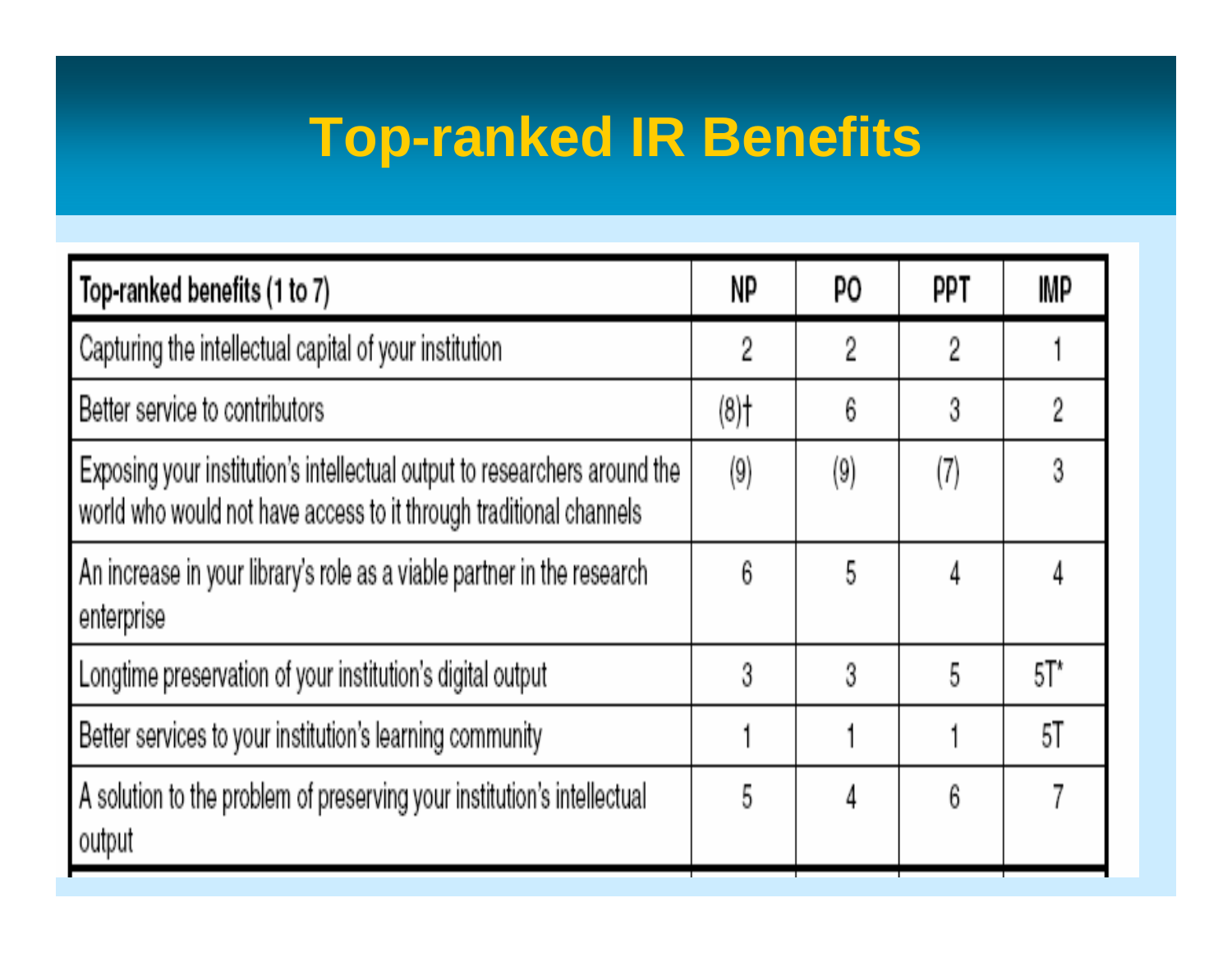# **Middle-ranked Benefits**

| Middle-ranked benefits (8 to 14)                                                                              | NP                | PO. | PPT | <b>IMP</b> |
|---------------------------------------------------------------------------------------------------------------|-------------------|-----|-----|------------|
| An increase in the accessibility to knowledge assets such as numeric,<br>video, audio, and multimedia formats | (7)               | 8   | 8   | 8          |
| A boost to your institution's prestige                                                                        | 14                | 13  | 10. | 9          |
| Maintaining control over your institution's intellectual property                                             | $\left( 4\right)$ | (7) | 9   | 10         |
| Contributing to the reform of the entire enterprise of scholarly<br>communication and publishing              | 13                | 14  | 12. | 11         |
| New services to learning communities beyond your institution                                                  | 10T               | 10  | 11  | 12         |
| A reduction in the amount of time between discovery and<br>dissemination of research findings                 | 12                | 11  | 13  | 13         |
| Providing maximal access to the results of publicly funded research                                           | 10 <sup>T</sup>   | 11T | 14  | 4          |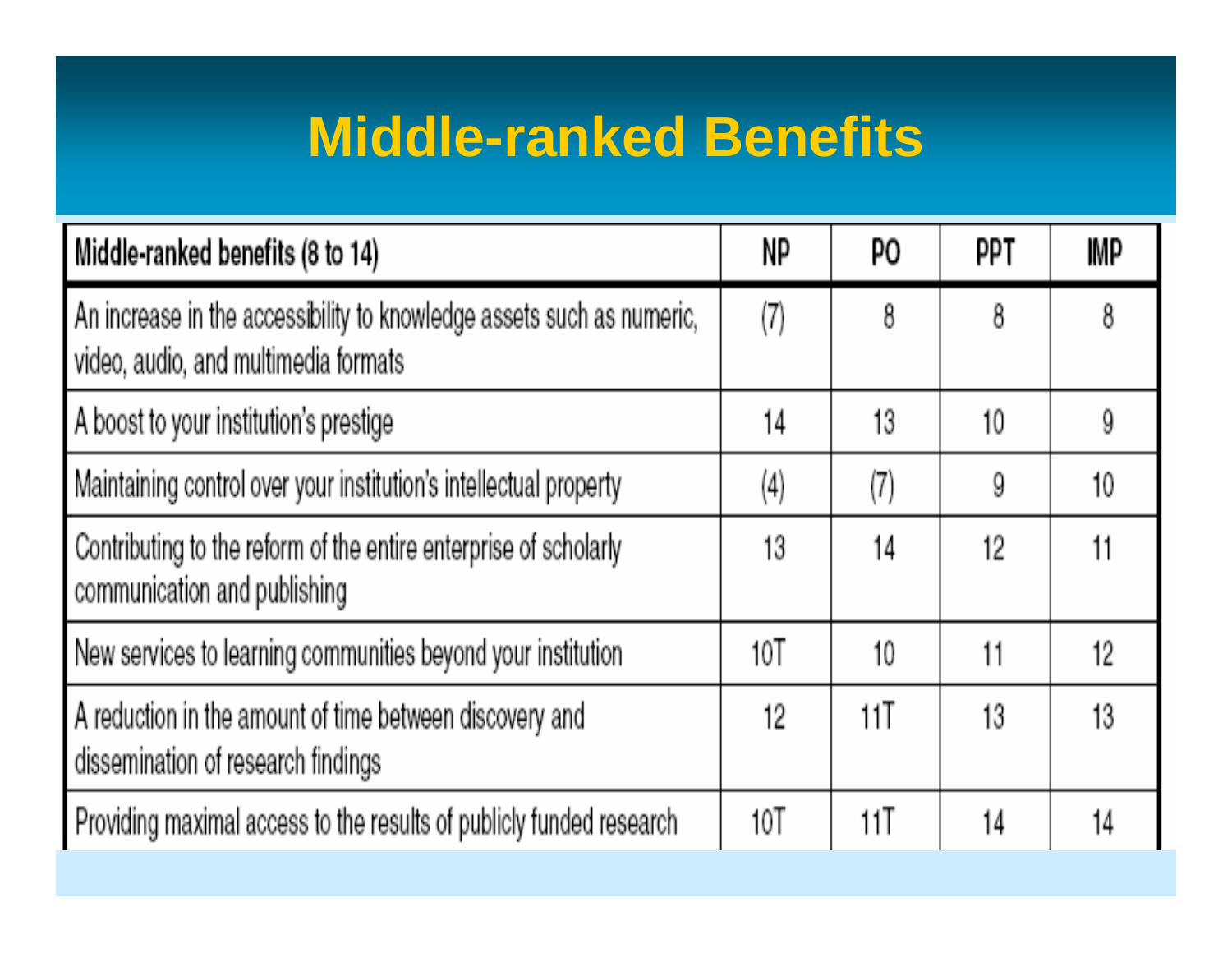#### **Bottom-ranked benefits**

| Bottom-ranked benefits (15 to 16)                                        | NP | PO | ppt | <b>IMP</b> |
|--------------------------------------------------------------------------|----|----|-----|------------|
| An increase in citation counts to your institution's intellectual output | 15 |    | 15  |            |
| Reducing user dependence on your library's print collection              | 16 | 16 | ۱ĥ  |            |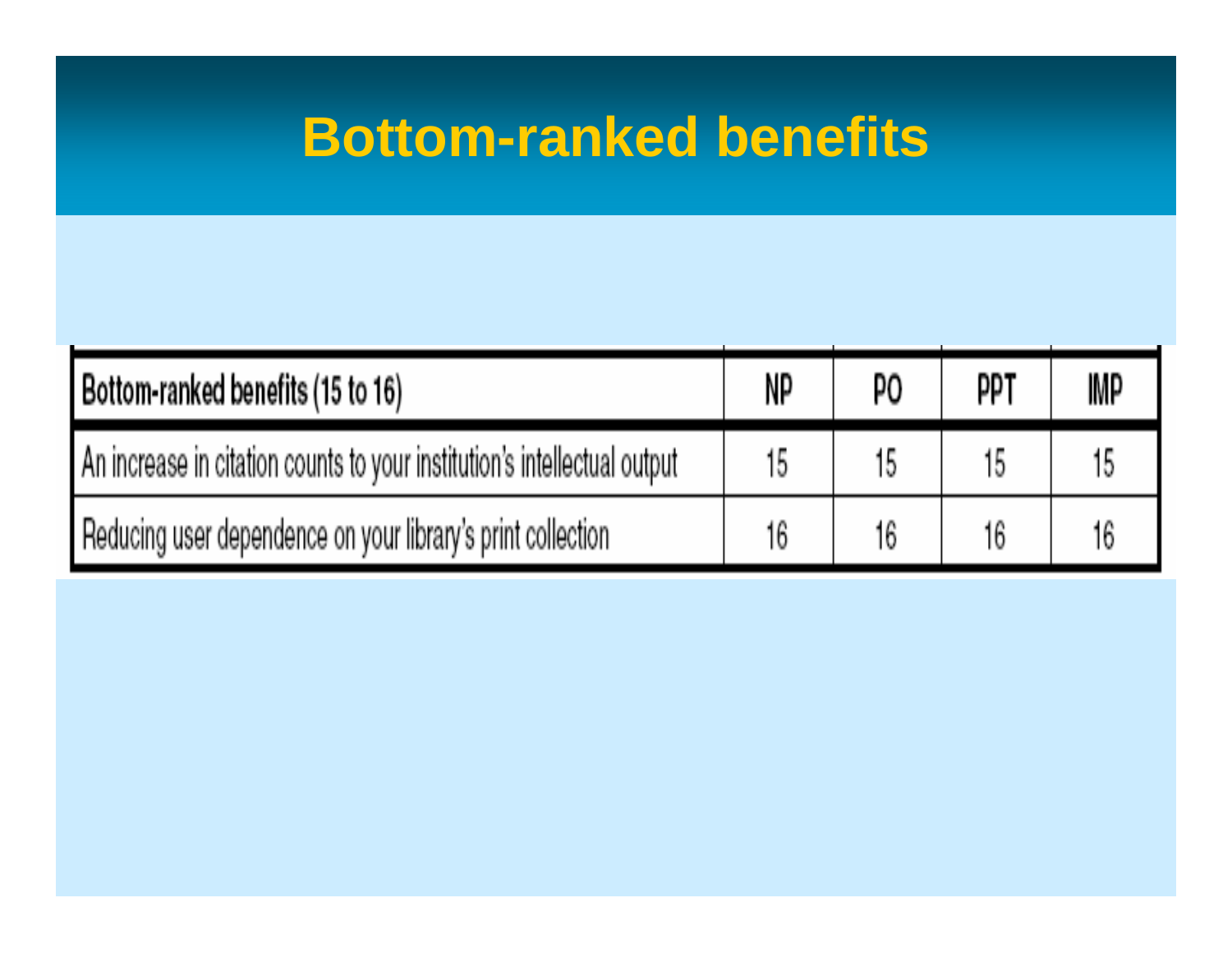#### Increasingly positive nature of respondents' ratings for IR benefits

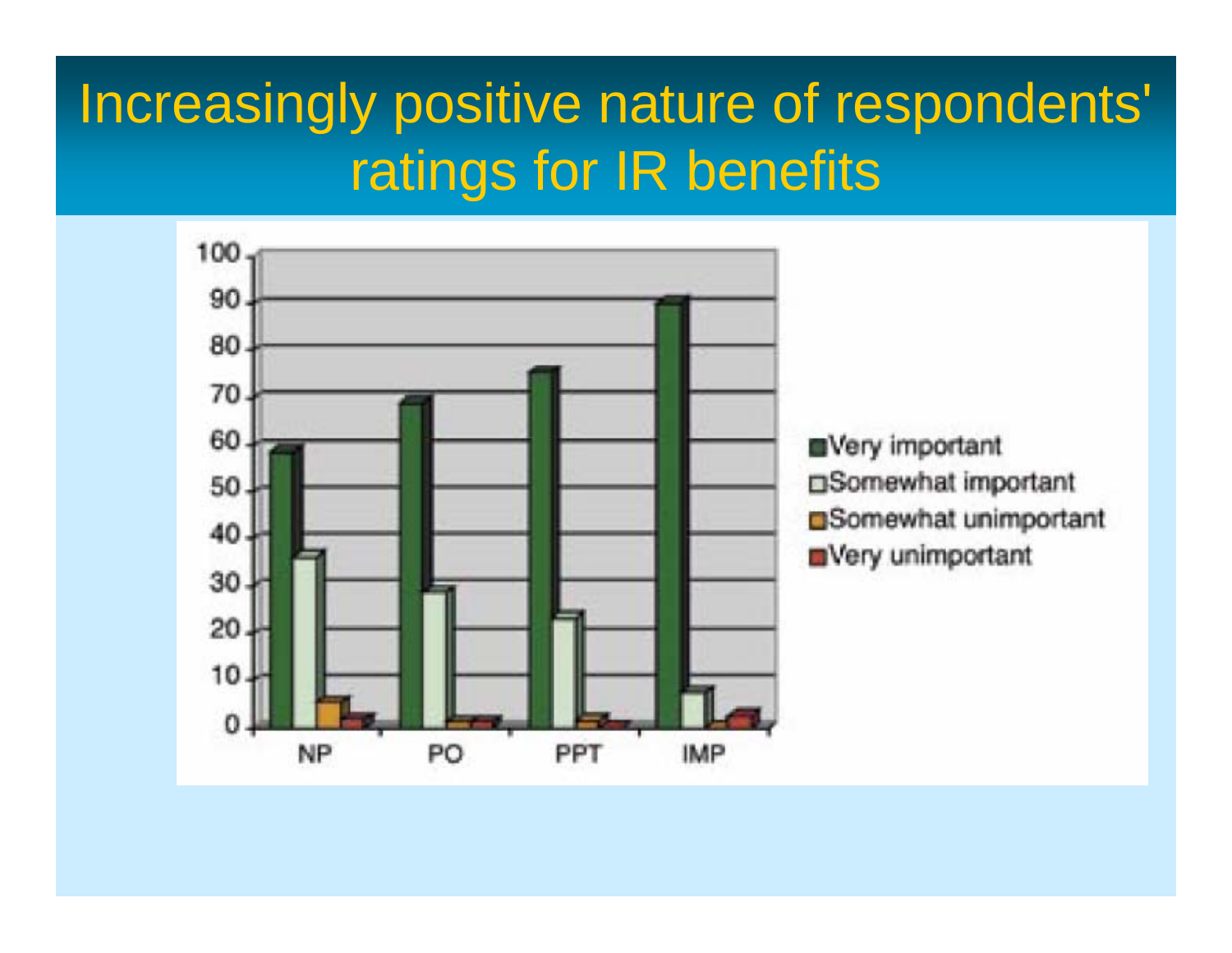# **Increases in Importance of Benefits for Institutions with Operational IRs**

- An increase in your library's role as a viable partner in the research enterprise (48.7%)
- Longtime preservation of your institution's digital output (35.0 %)
- An increase in the accessibility to knowledge assets such as numeric, video, audio, and multimedia datasets (35.0%)
- Better service to contributors (34.2%)
- Better services to your institution's learning community (34.2%)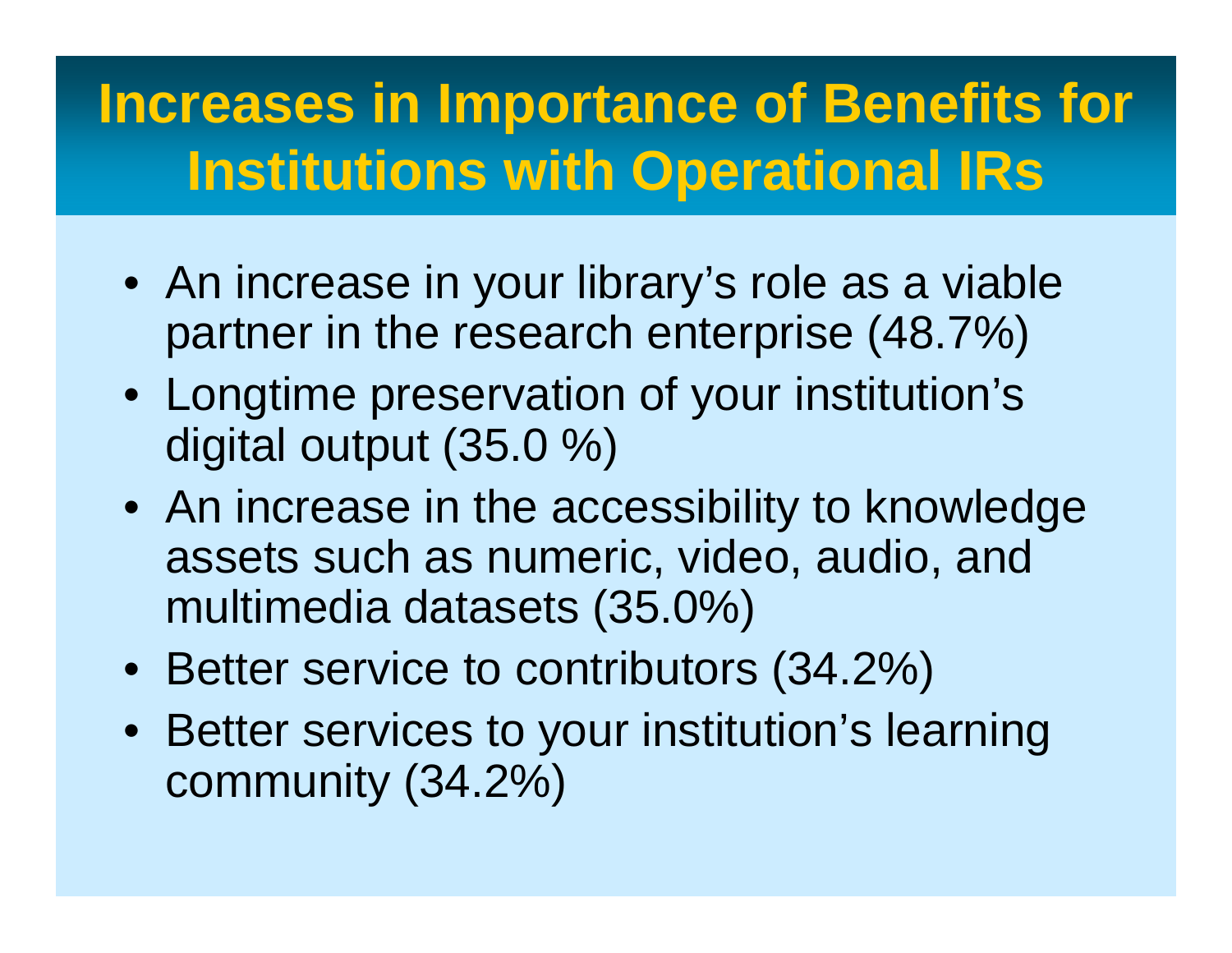# **IR Values and Benefits from Phone Interviews**

- 176 Volunteers for phone interviews from the **Census**
- A purposive sample of 36 participants
	- **Harry Committee** IR stage of development
	- **Harry Committee**  Various positions: library staff (11), library directors (9), assistant-associate library directors (4), archivists or directors of archives (4), heads or directors in libraries (4), CIOs (3), associate dean for research (1)
	- **Harry Committee**  Size and type of institution (small colleges to large research universities)
	- –Geographically dispersed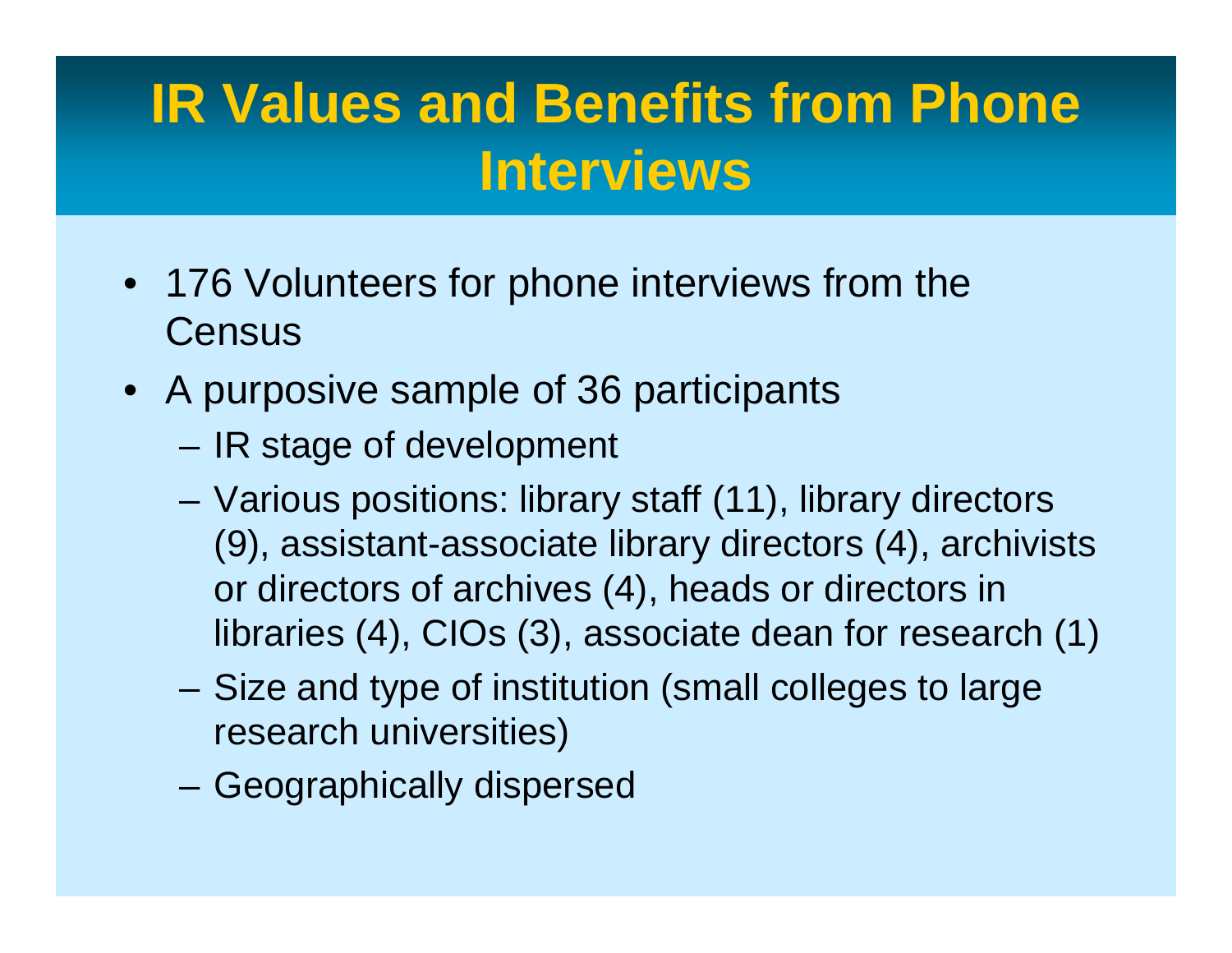# **Major Findings from Phone Interviews**

- Unique digital collection building
	- **Hart Committee**  Faculty e-prints, student work, and archival primary source material
- Centralizing access to digital collections **Hart Committee** Making digital objects accessible any time anywhere
- Use and sharing of IR materials
	- **Hart Committee**  More usage, and increasingly importance of sharing resources
- IRs as an intellectual preservation venue
	- **Harry Committee**  Concerns and perceived risk in "making the promise that you're going to keep it forever."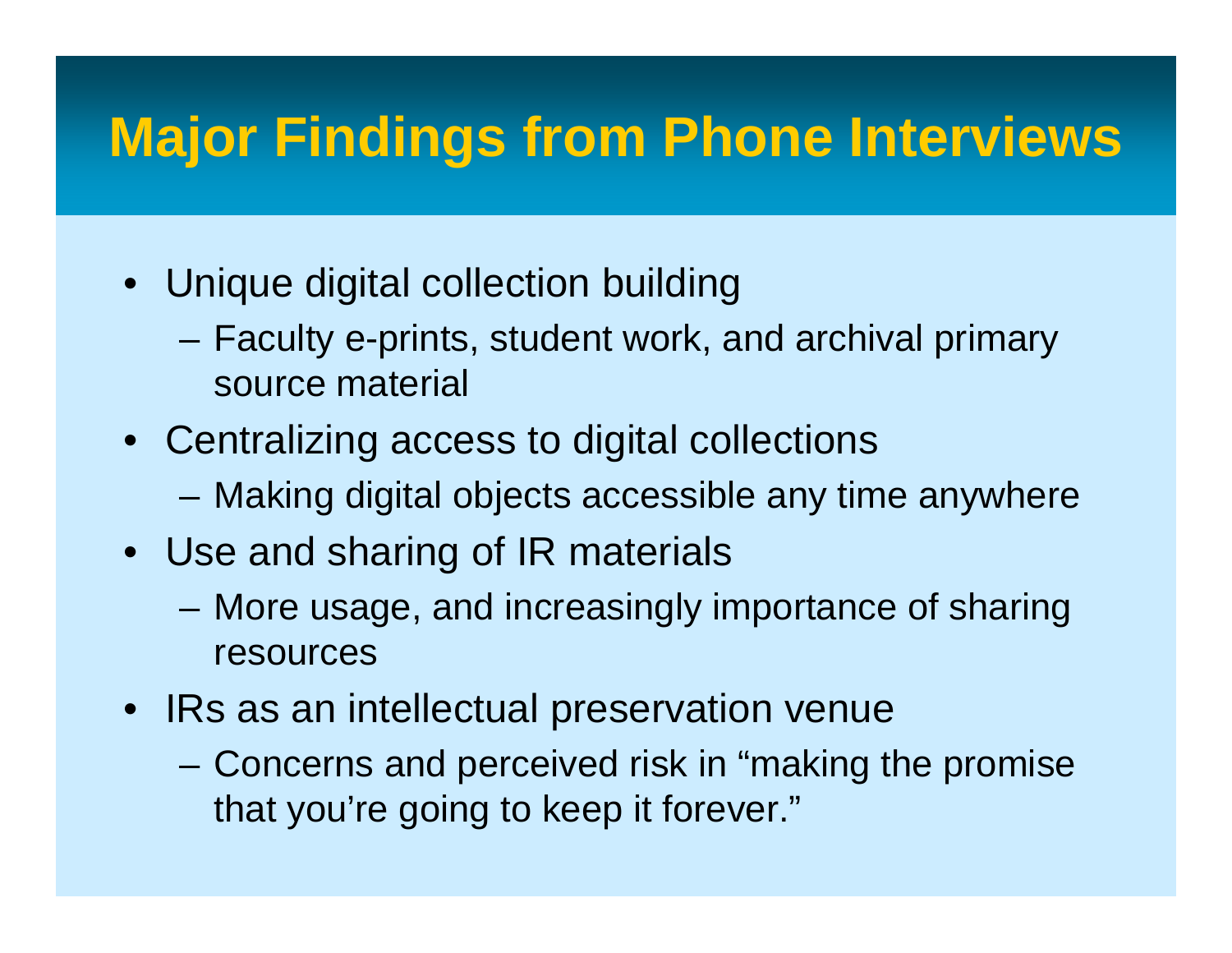### **Conclusion**

- IRs require a digital curation perspective
- Management of digital assets
	- **Harry Committee** Digital collection building
	- –Access to digital collection
	- Use of IR materials
	- **Harry Committee** Long-term preservation
- IR policies and practices for digital curation vary depending on the size (Carnegie Classification) and IR development stage (NP, PO, PPT, and IMP)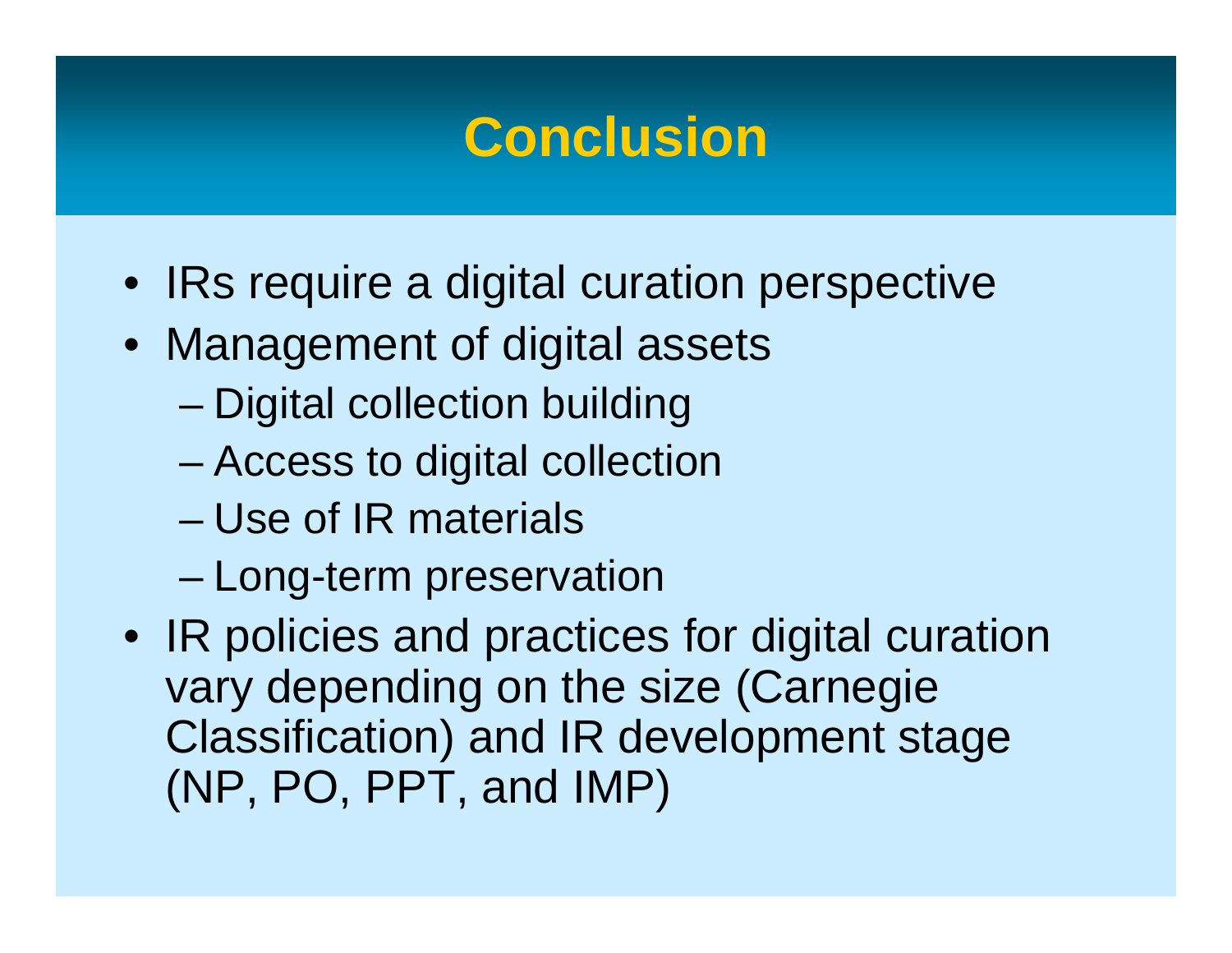#### **Next Steps**

- Further analyses of phone interviews
	- **Harry Committee**  General characteristics of IRs, content and content recruitment, policies and access, end users and use of IR, preservation, services, evaluation, financial issues, institutional commitment, intellectual property rights, IR system features, maintenance, and selection, metadata…
- Case studies of five IRs
- Survey of IR users
- Experimental study of IR searchers